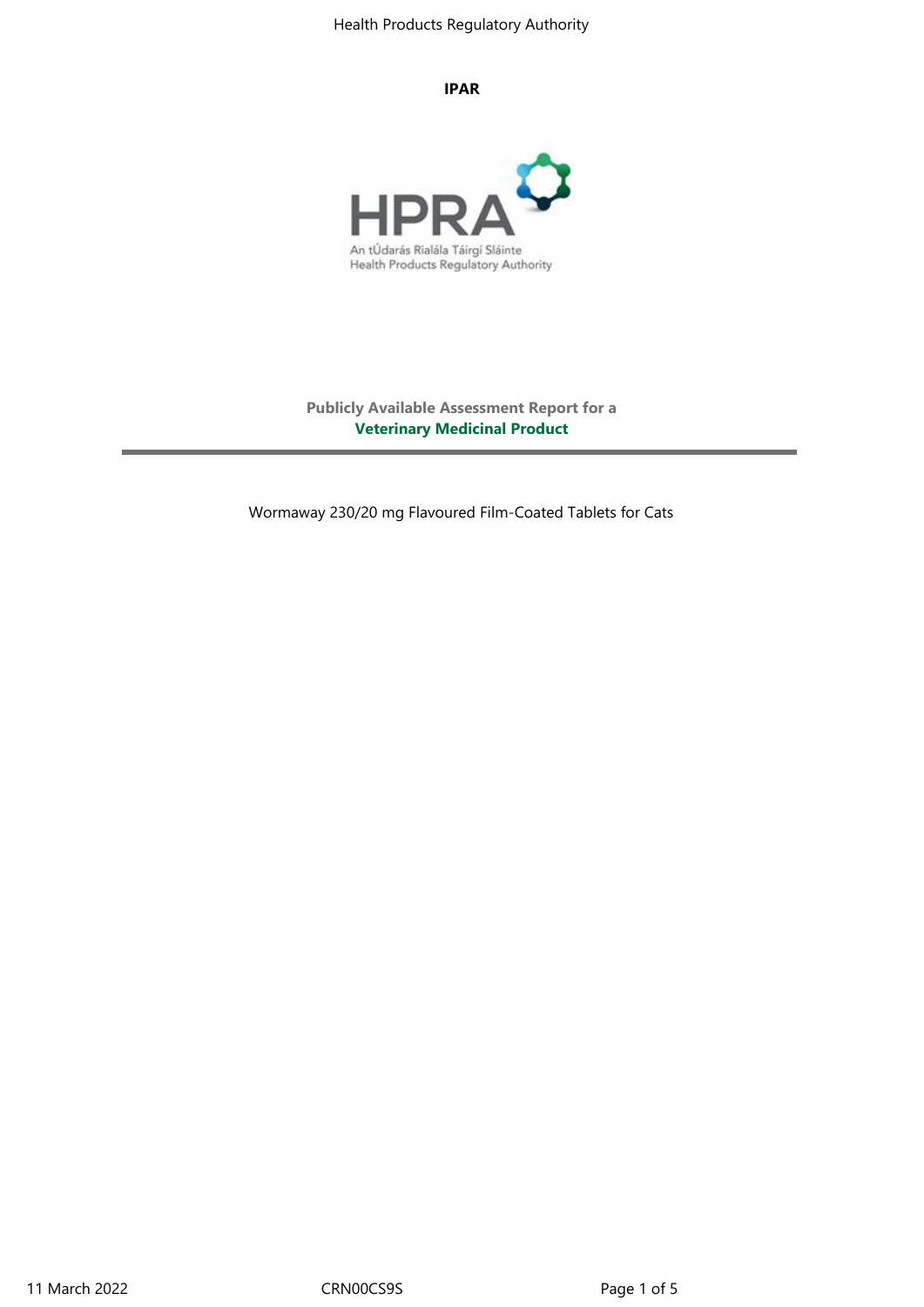### **PRODUCT SUMMARY**

| EU Procedure number                    | IE/V/0332/001/MR                                                                                                                                                                                                                                     |
|----------------------------------------|------------------------------------------------------------------------------------------------------------------------------------------------------------------------------------------------------------------------------------------------------|
| Name, strength and pharmaceutical form | Wormaway 230/20 mg Flavoued Film-Coated Tablets for Cats                                                                                                                                                                                             |
| Active substance(s)                    | Praziquantel<br>Pyrantel embonate                                                                                                                                                                                                                    |
| Applicant                              | Chanelle Pharmaceuticals Manufacturing Ltd.<br>Loughrea, Co. Galway,<br>Ireland                                                                                                                                                                      |
| Legal basis of application             | Hybrid application in accordance with Article 13(3) of Directive 2001/82/EC<br>as amended.                                                                                                                                                           |
| Date of completion of procedure        | 23rdDecember 2013                                                                                                                                                                                                                                    |
| Target species                         | Cat                                                                                                                                                                                                                                                  |
| Indication for use                     | For the treatment of mixed infections caused by the following<br>gastrointestinal roundworms and tapeworms:<br>Roundworms: Toxocara cati, Toxascaris leonina,<br>Tapeworms: Dipylidium caninum, Taeniataeniaeformis, Echinococcus<br>multilocularis. |
| ATCvet code                            | QP52AA51                                                                                                                                                                                                                                             |
| <b>Concerned Member States</b>         | BG, CZ, DE, EE, EL, ES, FI, FR, HR, HU, IS, IT, LT, LV, NL, PL, PT, SI, SK, UK                                                                                                                                                                       |

### **PUBLIC ASSESSMENT REPORT**

The public assessment report reflects the scientific conclusion reached by the HPRA at the end of the evaluation process and provides a summary of the grounds for approval of the marketing authorisation for the specific veterinary medicinal product. It is made available by the HPRA for information to the public, after the deletion of commercially confidential information. The legal basis for its creation and availability is contained in Article 25.4 of EC Directive 2001/82/EC as amended by Directive 2004/28/EC for veterinary medicinal products. It is a concise document which highlights the main parts of the documentation submitted by the applicant and the scientific evaluation carried out by the HPRA leading to the approval of the product for marketing in Ireland.

The Summary of Product Characteristics (SPC) for this product is available on the HPRA's website.

11 March 2022 CRN00CS9S Page 2 of 5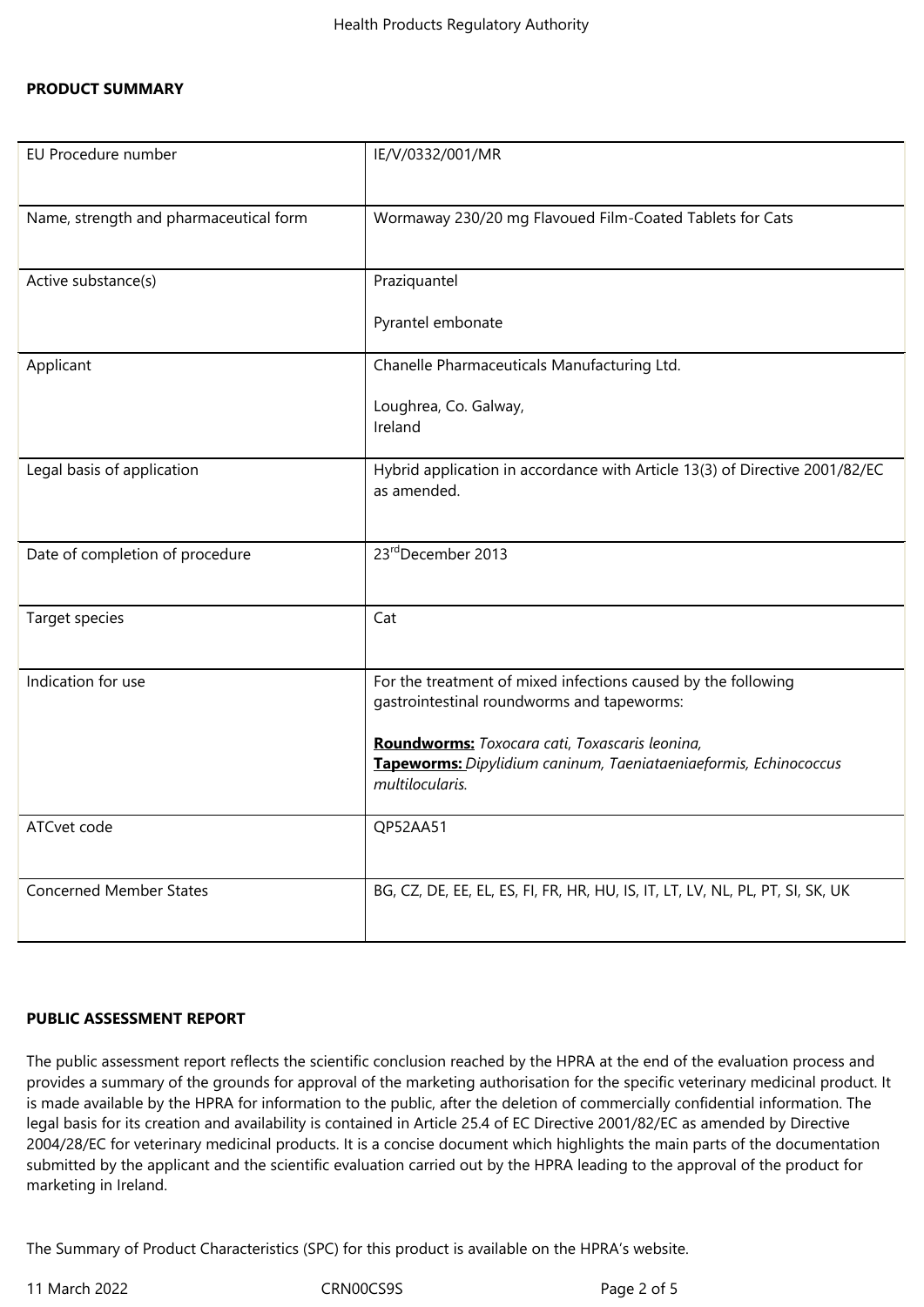### **I. SCIENTIFIC OVERVIEW**

The product is produced and controlled using validated methods and tests, which ensure the consistency of the product released on the market.

It has been shown that the product can be safely used in the target species.

The product is safe for the user and for the environment, when used as recommended. Suitable warnings and precautions are indicated in the SPC.

The efficacy of the product was demonstrated according to the claims made in the SPC. The overall benefit/risk analysis is in favour of granting a marketing authorisation.

## **II. QUALITY ASPECTS**

## *A.Qualitative and Quantitative Particulars*

The product contains 20 mg praziquantel and 230 mg pyrantel embonate as active substances with the excipients maize starch, microcrystalline cellulose, magnesium stearate, crospovidone, colloidal anhydrous silica, grilled meat flavour and opadry II white.

The tablets are to be packaged in blister packs. Two different blister types are used:

1. Blister packs made up of 45 micrometre soft temper aluminium foil and 20 micrometre hard temper aluminium foil.

2. Blister packs made up of PVC/PE/PCTFE white opaque copolymer and 20 micrometre hard temper aluminium foil.

The product is an established pharmaceutical form and its development is adequately described in accordance with the relevant European guidelines.

## *B.Method of Preparation of the Product*

The product is manufactured fully in accordance with the principles of good manufacturing practice at a licensed manufacturing site*.*

Process validation data on the product have been presented in accordance with the relevant European guidelines.

## *C.Control of Starting Materials*

The active substances are established active substances described in the European Pharmacopoeia. The active substances are manufactured in accordance with the principles of good manufacturing practice.

The active substance specifications are considered adequate to control the quality of the materials. Batch analytical data demonstrating compliance with the specifications have been provided.

*Specific Measures concerning the Prevention of the Transmission of Animal Spongiform Encephalopathies*

There are no substances within the scope of the TSE Guideline present or used in the manufacture of this product.

### *D.Control on Intermediate Products*

Not applicable.

## *E.Control Tests on the Finished Product*

The finished product specification controls the relevant parameters for the pharmaceutical form. The tests in the specification, and their limits, have been justified and are considered appropriate to adequately control the quality of the product. Satisfactory validation data for the analytical methods have been provided.

Batch analytical data from the proposed production site have been provided demonstrating compliance with the specification.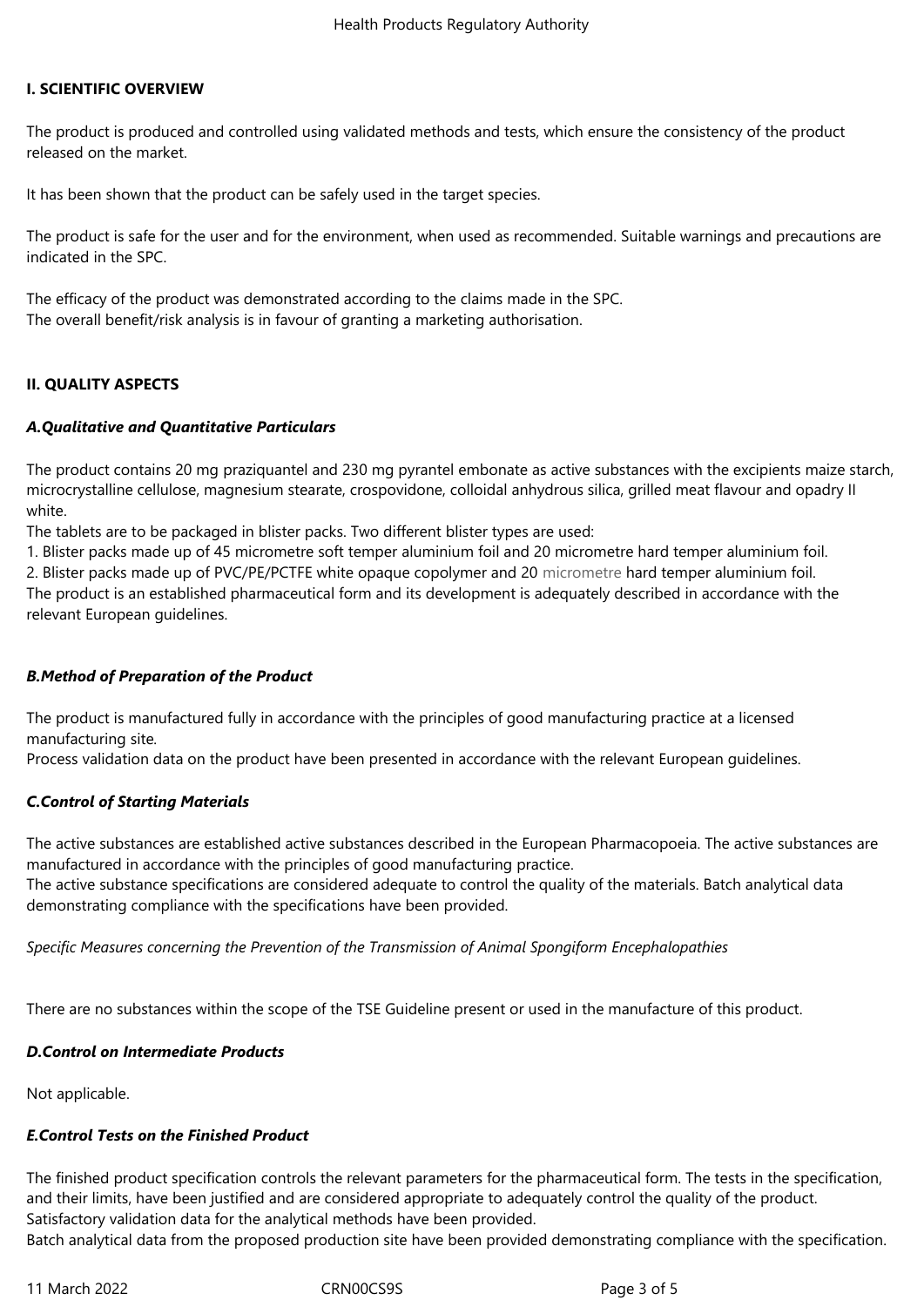Stability data on the active substances have been provided in accordance with applicable European guidelines, demonstrating the stability of the active substances when stored under the approvedconditions.

Stability data on the finished product have been provided in accordance with applicable European guidelines, demonstrating the stability of the product throughout its shelf life when stored under the approved conditions.

## *G.Other Information*

Not applicable.

## **III SAFETY AND RESIDUES ASSESSMENT (PHARMACO-TOXICOLOGICAL)**

## *III.A Safety Testing*

Based on the *in vivo*and *in-vitro*bioequivalence data provided (see Part 4), it is accepted that the pharmacological and toxicological profiles of the active substances will be similar for both test and reference product. Therefore, the results of basic pharmacological or toxicological studies are not required.

## *User Safety*

The applicant has provided a user safety assessment in compliance with the relevant guideline which shows that the product does not present any greater risk to the user relative to that posed by the authorised product, Drontal Cat tablets. The product is presented in blister and foil packaging in order to minimise the risk of exposure to users, including children.

Warnings and precautions as listed on the product literature are adequate to ensure safety to users of the product.

### *Environmental Risk Assessment*

The applicant provided a first phase environmental risk assessment in compliance with the relevant guideline which showed that no further assessment is required. Warnings and precautions as listed on the product literature are adequate to ensure safety to the environment when the product is used as directed.

## **IV. CLINICAL ASSESSMENT**

### *Pharmacology*

The legal basis for the application is in accordance with Article 13(3) of Directive 2001/82/EC as amended (hybrid).

The test product (Prazitel Cat tablets) is the same as the reference product Drontal Cat tabletsin terms of qualitative and quantitative composition of the active substances (praziquantel and pyrantel embonate) and has the same pharmaceutical form (tablet).

In support of the present application, the applicant has provided the results of a bioequivalence study conducted in cats comparing the pharmacokinetic profiles of praziquantel, hydroxy-praziquantel and pyrantel embonate following administration of the test product with that following administration of the reference product. Based on the findings of this study, the applicant concluded that the test product (Prazitel Cat tablets)and the reference product, Drontal Cat tablets are bioequivalent for praziquantel. However, bioequivalence could not be concluded with respect to the extent of absorption of pyrantel.

Pyrantel is poorly absorbed following oral administration. In the *in vivo*study bioequivalence was not demonstrated for pyrantel based on AUC<sub>last</sub>. The 90% confidence intervals for the ratio of the means were  $64.9 - 102.5$ %. If this deviation from the standard acceptance limits of 80 – 125% is considered in the context of the expected bioavailability of pyrantel following oral administration, then is likely to be of only limited clinical significance. With a small proportion of the dose being systemically